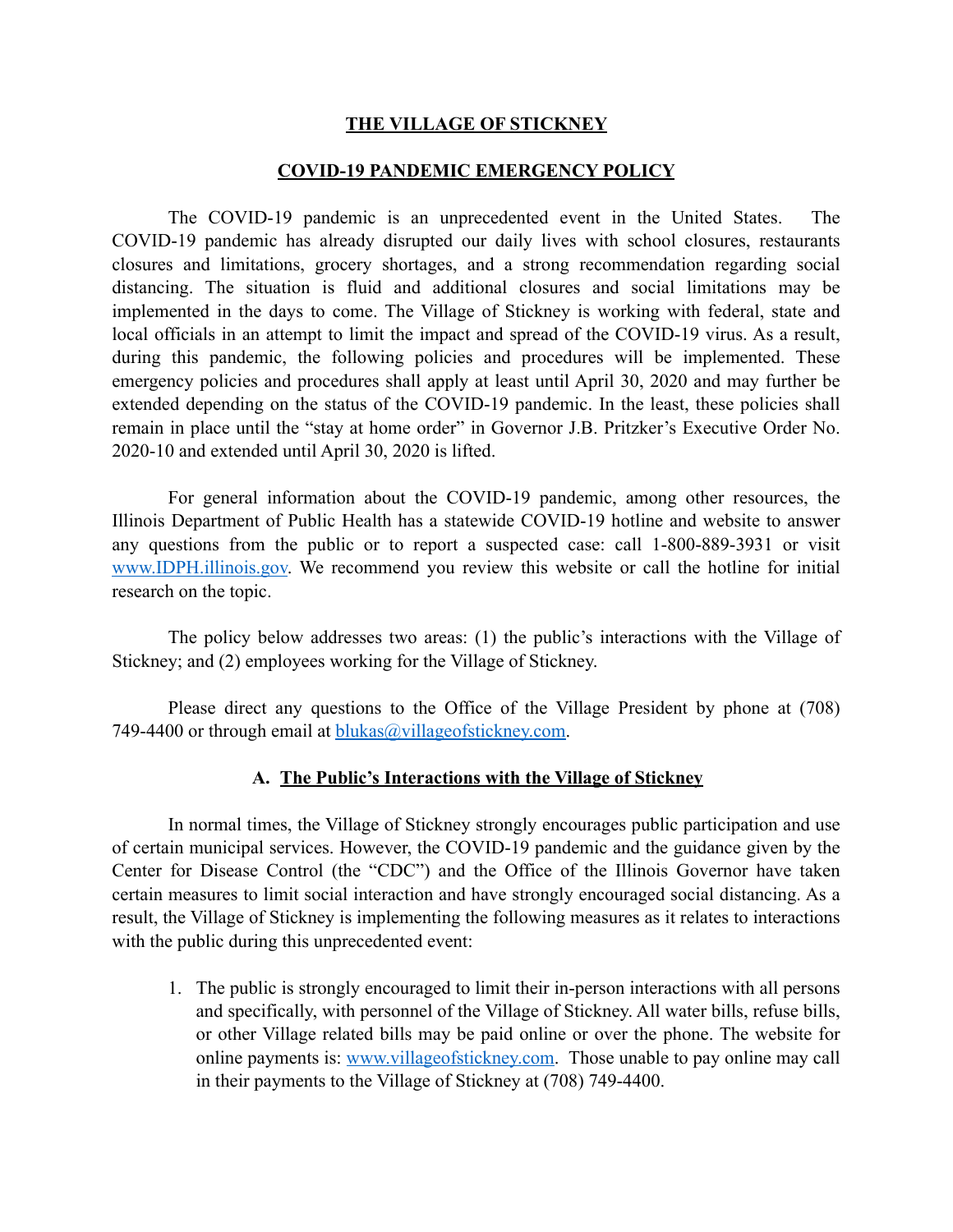- 2. No late fees will be assessed and no services will be shutoff or discontinued, including water and refuse collection services, for nonpayment through at least April 30, 2020. The Village of Stickney reserves the right to extend this timeframe as the COVID-19 pandemic evolves.
- 3. While all public meetings remain open to the public in compliance with the Illinois Open Meetings Act, the public is strongly encouraged to weigh the benefit of their attendance at said meetings against the possibility of exposure to COVID-19 and the federal and state recommendations regarding social distancing. Through at least April 30, 2020, the Village of Stickney will accept public comment electronically. All public comments must be sent to the Village Clerk no later than one (1) hour before the start time of the meeting. The public is strongly encouraged to utilize the electronic public comment mechanism to avoid exposure to potentially infected individuals and to stave off the spread of COVID-19 by unsuspecting carriers. The public may still attend public meetings and offer public comment in person as allowed by the Open Meetings Act however, the Village of Stickney strongly encourages and recommends the use of the electronic public comment system.
- 4. To minimize exposure to COVID-19 and in an effort to employ the principles of social distancing, the Village of Stickney will be operating with a reduced staff in non-emergency services departments. The departments of Police, Fire, Public Works, and Emergency Services will operate at full capacity. All employees who exhibits signs or symptoms, or have been exposed to COVID-19 will be asked to not report to work or will be sent home. The Village of Stickney requests your patience during this trying time.
- 5. All employees of the Village of Stickney have been or will be educated on proper sanitation procedures, including frequent handwashing, not touching one's face, and isolating or quarantining themselves if they exhibit COVID-19 symptoms or have been exposed to someone who has been exposed to or is suffering from COVID-19.
- 6. As this situation is fluid, additional emergency procedures may be implemented. Notice of any such changes will be posted on the Village of Stickney's website in a timely manner. Please be patient and understanding during this unprecedented time.

## **B. Employees of the Village of Stickney**

1. All employees of the Village of Stickney are encouraged to stay home if they exhibit any signs or symptoms of COVID-19 or if they have been exposed to someone who may be a carrier of COVID-19. The CDC reports that social distancing is key to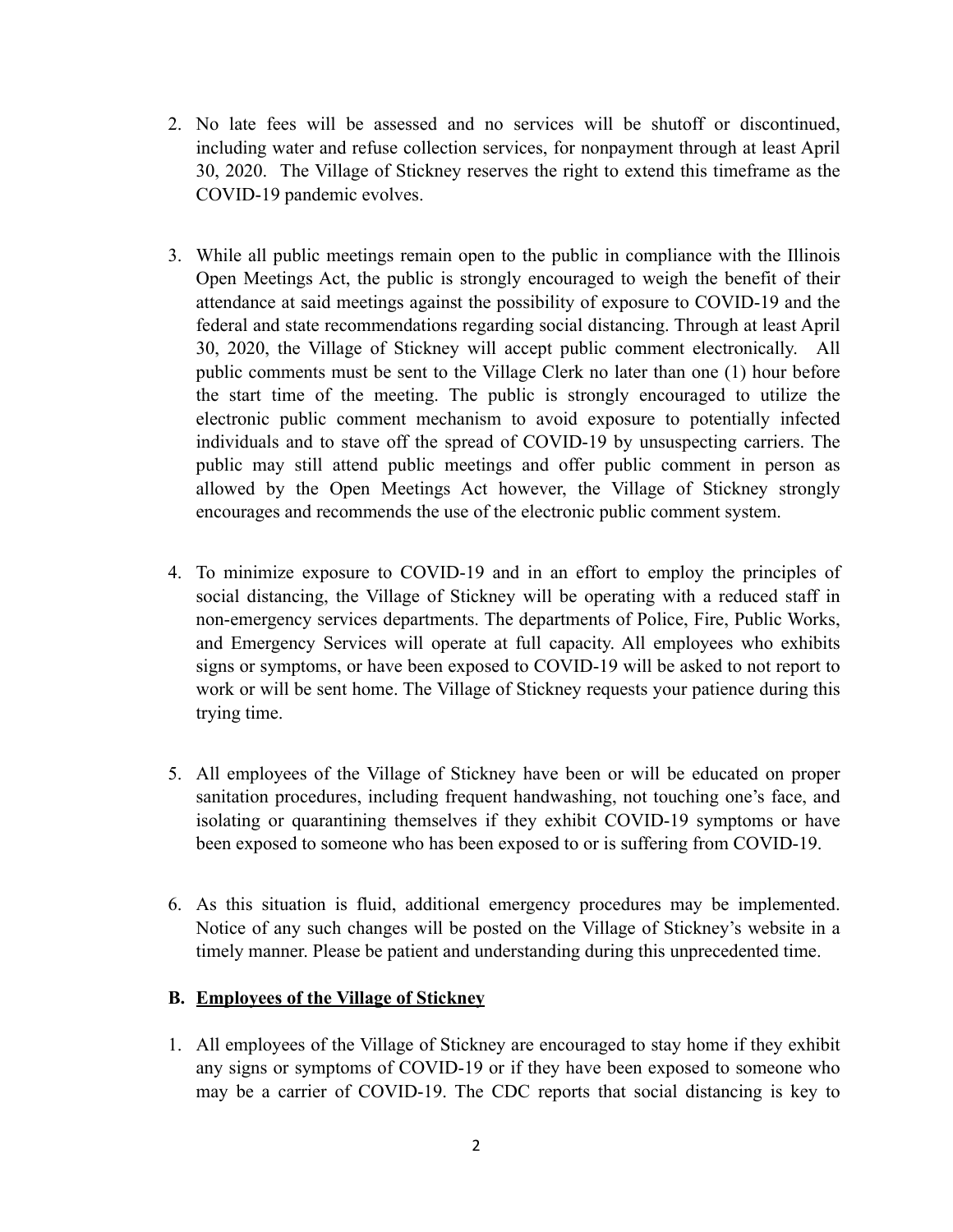stopping the spread of COVID-19. Any employee who reports to work showing signs or symptoms of COVID-19 will be sent home immediately and may be required to self-quarantine for a period of at least fourteen (14) days. Unless otherwise required by law or executive order by the President of the Unites States or the Governor of the State of Illinois, employees will not be paid for time missed at work as a result of COVID-19 after exhausting time.

- 2. All employees are mandated to immediately report any contact with persons who have been diagnosed with COVID-19 to their immediate supervisor and to the Administrative Assistant to the Mayor, Beth Lukas., Employees in contact with persons who have been diagnosed with COVID-19 may be required to self-quarantine for a period of fourteen (14) days.
- 3. All employees must report any travel to high-risk and/or Level 3 risk areas as identified by the CDC. Level 3 risk areas and other high-risk travel areas can be found on the CDC's website at: [https://www.cdc.gov/coronavirus/2019-ncov/](https://www.cdc.gov/coronavirus/2019-ncov/travelers/after-travel-precautions.html) [travelers/after-travel-precautions.html](https://www.cdc.gov/coronavirus/2019-ncov/travelers/after-travel-precautions.html). At the time of the drafting of this policy, these Level 3 areas include most of Europe, the United Kingdom, Ireland, China, Iran, and South Korea. These Level 3 risk areas may increase or otherwise be expanded as the situation develops. Employees who have traveled to Level 3 risk areas may be requested to self-quarantine for a period of fourteen (14) days.
- 4. Any employees who have been out of work sick with COVID-19 or any other serious or contagious illness may be required to present a physician's release and statement before they are allowed to return to work.
- 5. Employees are also requested to report any travel within the United States. As additional "hot spots" develop nationwide, the Village of Stickney wants to be aware of travel to any of these areas. Employees who have traveled to certain "hot spots" may also be requested to self-quarantine for a period of fourteen (14) days.
- 6. The Village of Stickney is reviewing procedures to allow certain employees to work remotely. If the Village of Stickney is equipped and able to allow employees to work remotely, those employees are expected to perform the duties assigned to them to the best of their abilities.
- 7. Should the Village of Stickney determine that it needs to close or further shutdown or limit operations and if it determines that certain categories of employees should not physically report to work, the employees shall be paid all of, none of or a portion of